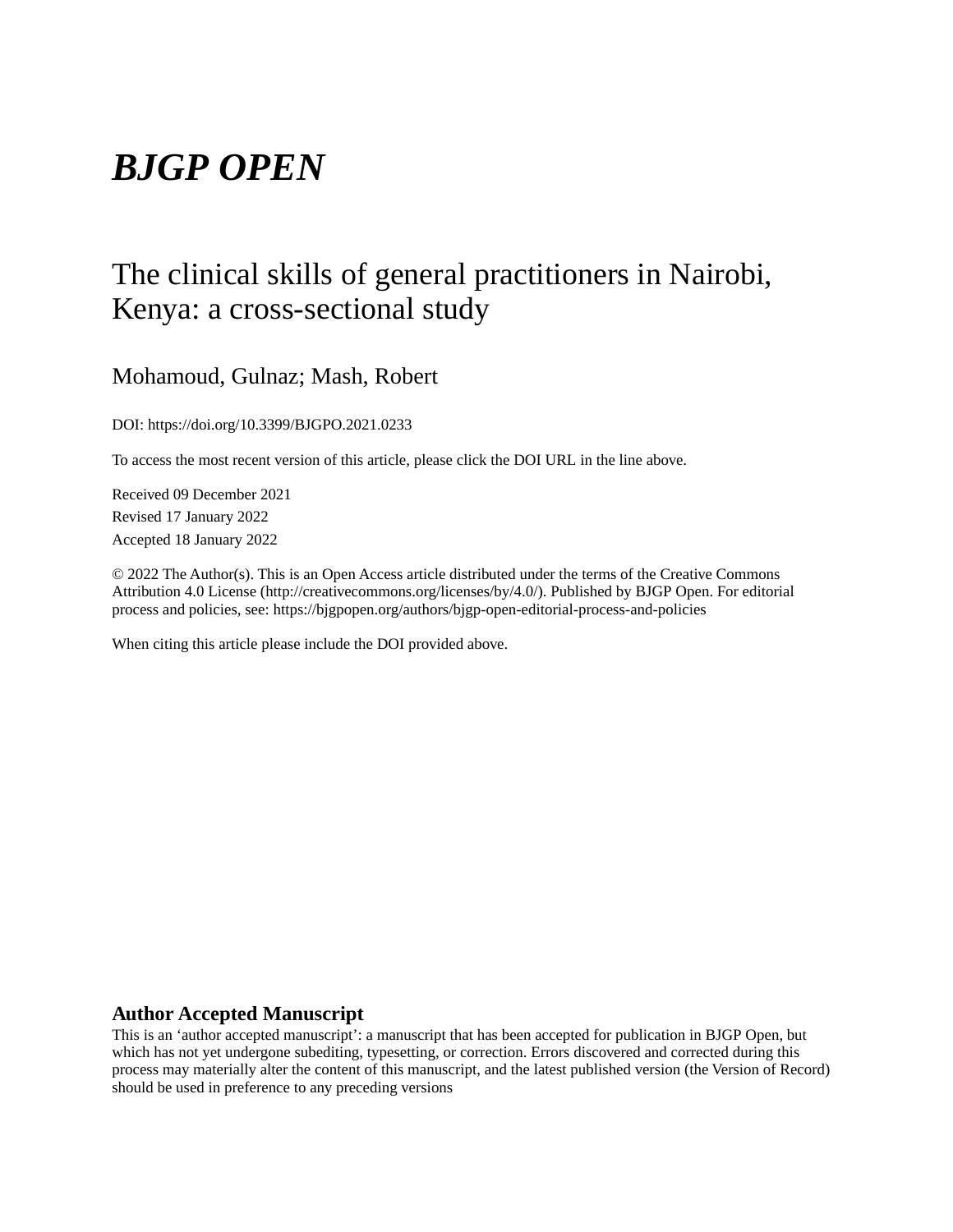## **The clinical skills of general practitioners in Nairobi, Kenya: a crosssectional study**

Gulnaz Mohamoud, Division of Family Medicine and Primary Care, Stellenbosch University, South Africa and Department of Family Medicine, Aga Khan University, Kenya. MBBS, MMed PhD mmgulnaz@yahoo.com [corresponding author]

Robert Mash, Division of Family Medicine and Primary Care, Stellenbosch<br>
University, South Africa, MBCbB DCH DRCOC FRECE PTCFP PhD ESSAM<br>
University, South Africa, MBCbB DCH DRCOC FRECE PTCFP PhD ESSAM<br>
CONTROL CONTROL CON University, South Africa. MBChB DCH DRCOG FRCGP FCFP PhD rm@sun.ac.za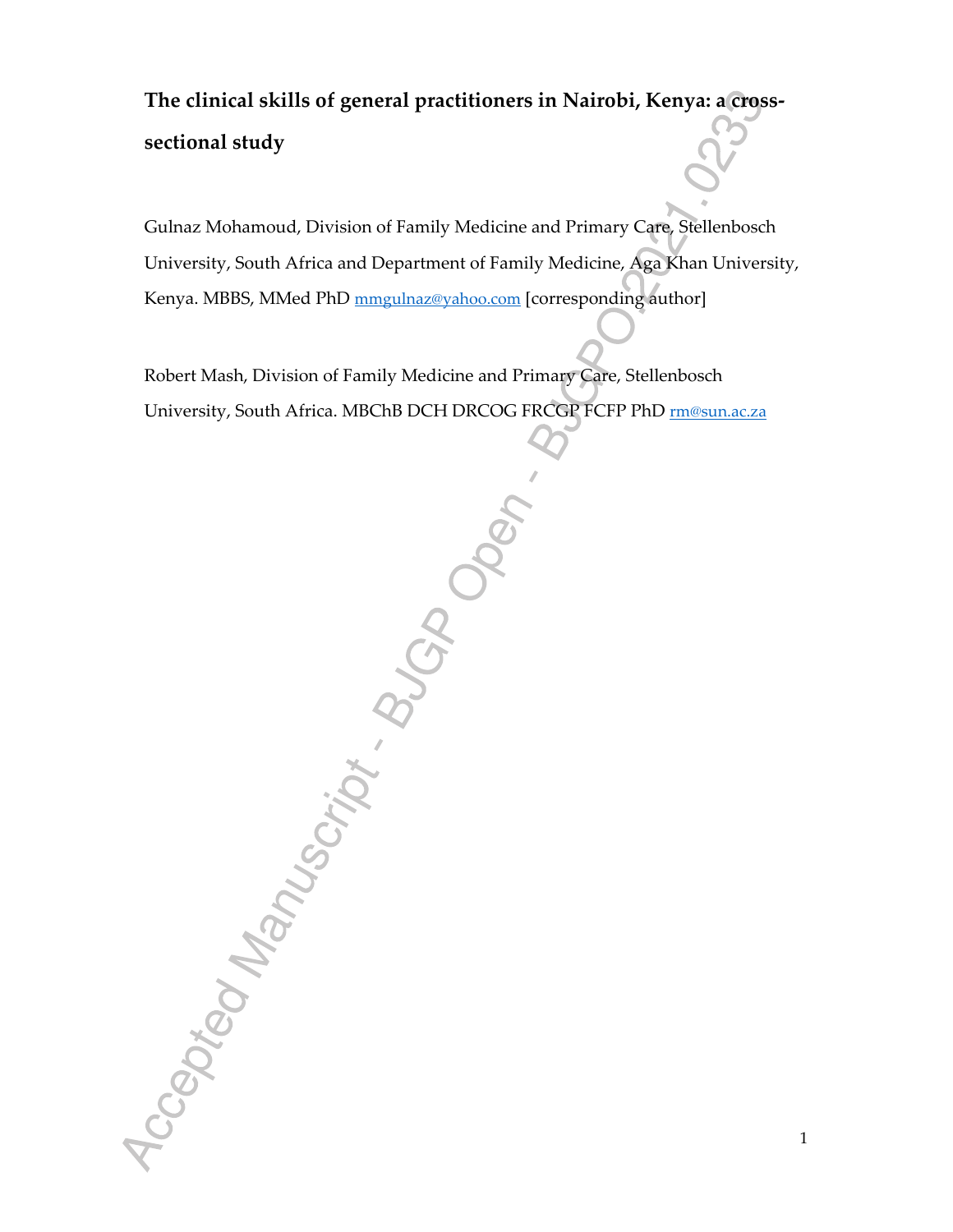## **Abstract**

## *Background*

Quality service delivery in primary care requires motivated and competent health professionals. In the Kenyan private sector, general practitioners (GP), with no postgraduate training in family medicine, offer primary care. There is a paucity of evidence on the ability of primary care providers to deliver comprehensive care and no such evidence is available for GPs practising in the private sector in Kenya.

#### *Aim*

To evaluate GPs' training and experience in the skills required for comprehensive primary care.

#### *Design and setting*

A cross-sectional descriptive survey in 13 primary care clinics in the private sector of Nairobi, Kenya

## *Method*

A questionnaire, originally designed for a national survey of primary care doctors in South Africa, was adapted. The study collected self-reported data on performance of clinical skills by 25 GPs. Data were analysed in the Statistical Package for Social Sciences.

#### *Results*

GPs were mostly under 40 years, with less than 10 years of experience and an equal gender distribution. GPs reported moderate performance with adult health, communication and consultation, and clinical administration; and weak performance with emergencies, child health, surgery, ear-nose-and-throat, eyes, women's health and orthopaedics. The GPs lacked training in specific skills such as proctoscopy, contraceptive devices, skin procedures, intra-articular injections, red reflex test and use of a genogram.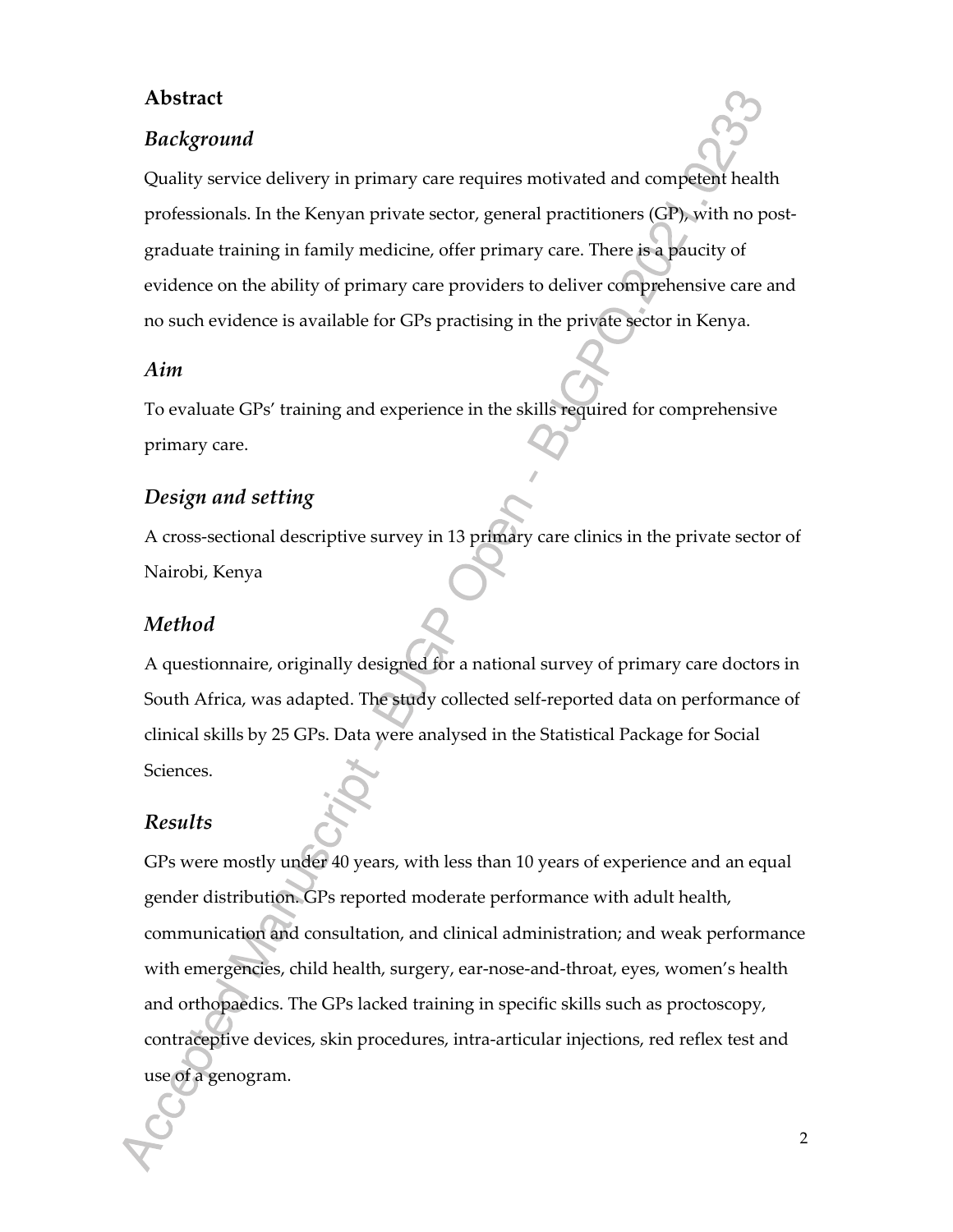## *Conclusion*

General practitioners lacked training and performed poorly in some of the essential skills required in primary care. Continuing professional development, training in Family Medicine and deployment of family physicians to the clinics could improve the comprehensiveness of care.

#### **Keywords**

Primary care; general practice; family medicine; clinical skills; comprehensive health care; private sector

## **How this fits in**

High quality primary care is comprehensive across the life course, burden of disease and from health promotion to palliative care. General practitioners should be competent in a range of clinical skills that support comprehensiveness. This study finds that general practitioners in the Kenyan private sector are not able to offer a comprehensive service. These mostly young doctors, without postgraduate training in family medicine, might benefit from continuing professional development, support from family physicians and changes to the model of service delivery to provide a more comprehensive service.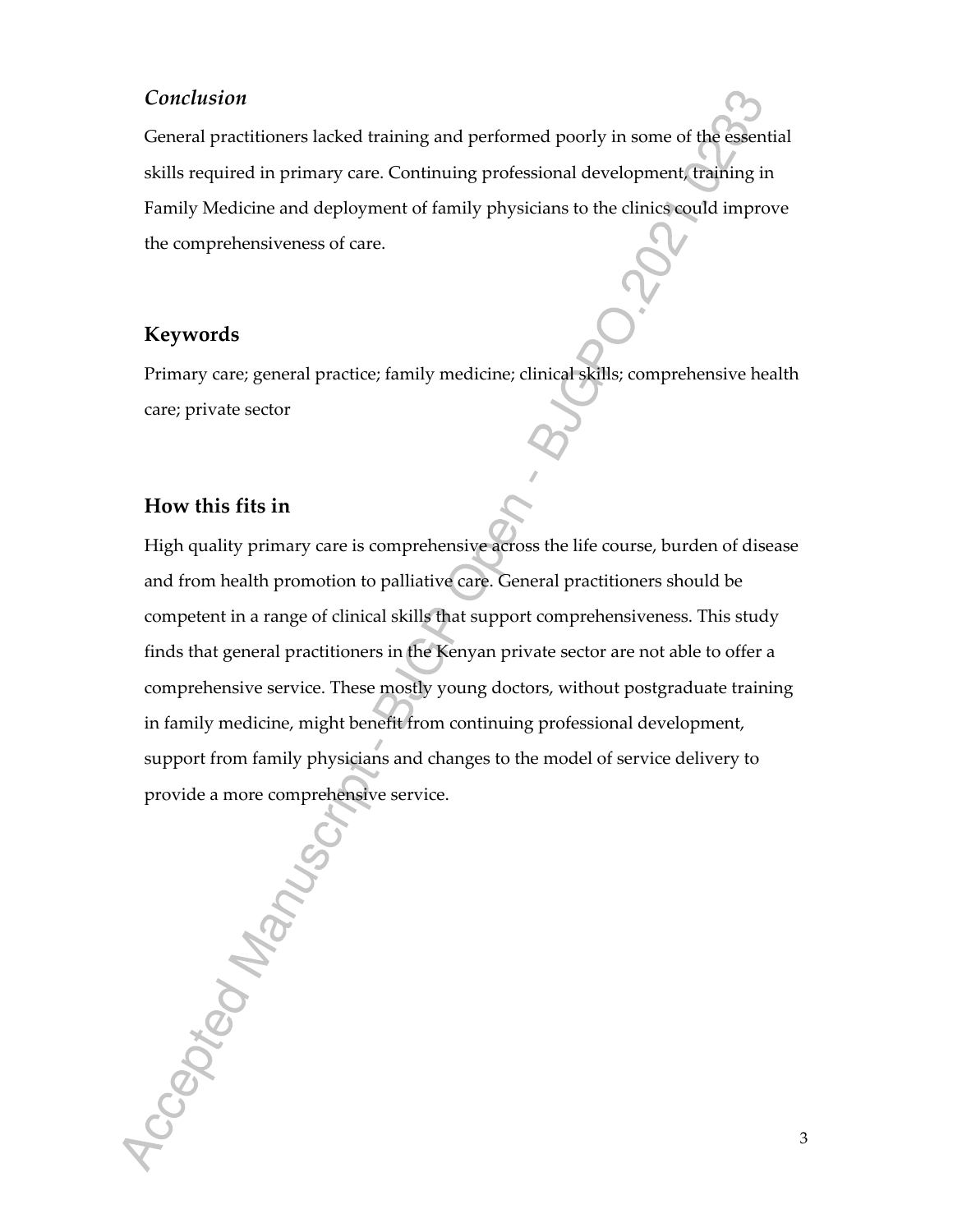## **Introduction**

The signing of the Astana Declaration reaffirmed the commitment of the World Health Organization (WHO) and member states to "prioritise, promote and protect people's health and well-being and provide health services that are of high quality, safe, comprehensive, integrated, accessible, available and affordable for all".1,2 To achieve such goals, health systems have to be built on the foundation of primary health care (PHC).<sup>3,4</sup> Primary health care has been defined as having three key levers, namely, primary care, multi-sectoral action and community empowerment.<sup>5</sup> Primary care (PC) in sub-Saharan Africa (SSA) faces difficulties such as hospital-centred health priorities, fragmentation of healthcare in vertical programmes, dual burdens of communicable and non-communicable diseases, as well as health care workers who are not well trained.<sup>1,6,7</sup>

Primary care is the first-contact with patients and a gatekeeper to other levels of health care.<sup>8-10</sup> However, quality PC requires accessible, coordinated and ongoing comprehensive care.<sup>11</sup> Primary care may be delivered by family physicians, general practitioners, or non-physician practitioners, such as nurses.<sup>8</sup> Comprehensive care is offered across the life course, burden of disease and from health promotion to palliative care.<sup>11</sup> Comprehensive services depend on the availability of essential medicines, medical equipment, supplies, appropriate infrastructure, adequate funding, functional health information systems and an available and competent workforce.11–13

In Kenya, primary care providers include family physicians, general practitioners (GPs), clinical officers and nurses. Family physicians are doctors with four years of postgraduate training to become specialists in family medicine. General practitioners are qualified doctors who work in primary care without any postgraduate qualifications in family medicine and work mostly in the private sector. Clinical officers are mid-level doctors, who together with nurse practitioners, work mostly in the public sector.<sup>14</sup> There is a significant gap between the competency of GPs with no

4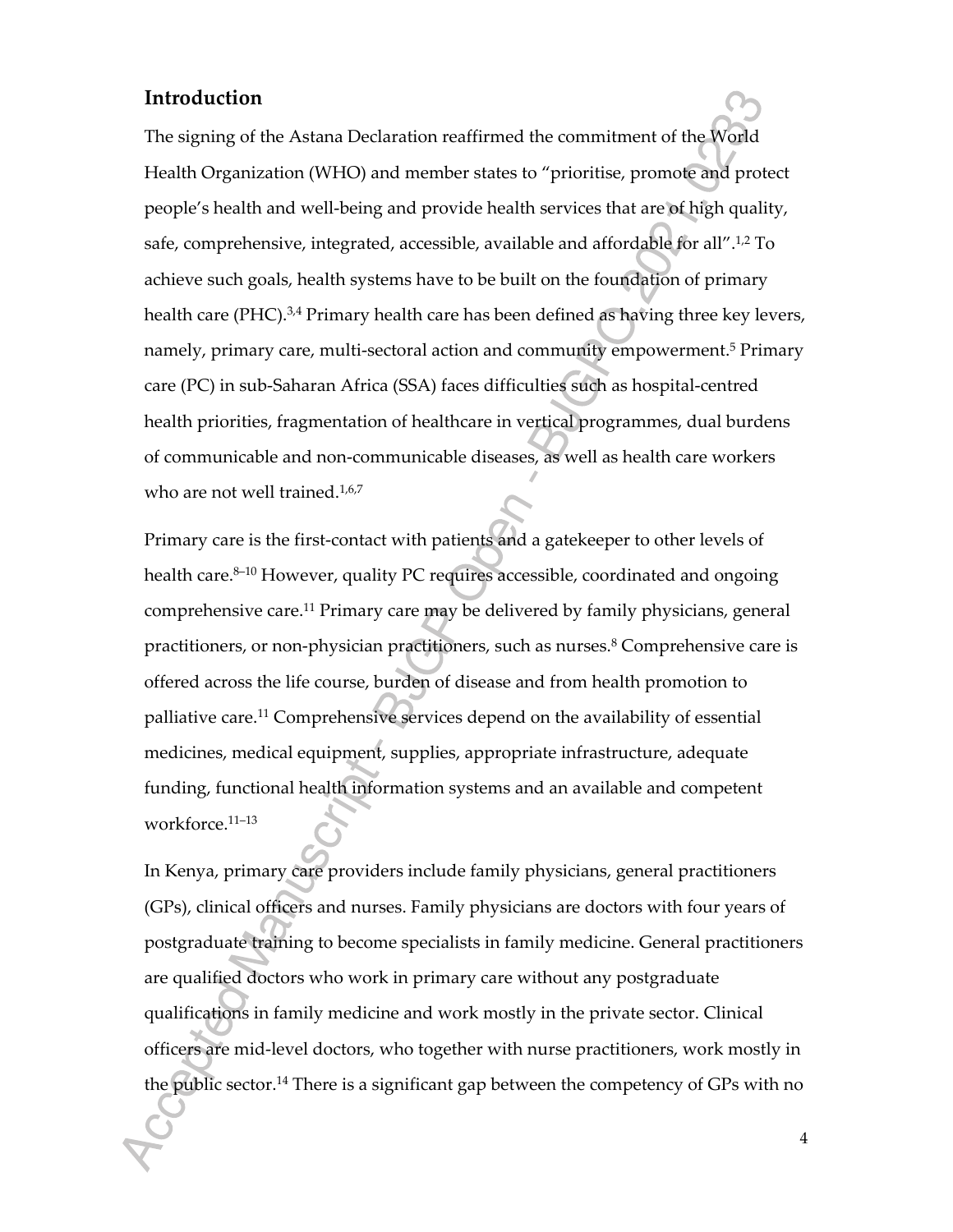postgraduate training and the competencies required of primary care providers.<sup>15</sup> Specialist training in family medicine can reduce this competency gap, $3,16,17$  but the availability of family physicians in Kenya, as in most of SSA, is very limited.<sup>18</sup> Therefore, additional in-service training and clinical skills enhancement of GPs, such as that outlined in the South African Diploma in Family Medicine<sup>19</sup> may contribute significantly towards the achievement of quality PC.<sup>20</sup>

The measurement of PC performance guides the strengthening of PHC as part of the health system.<sup>11,21</sup> Nevertheless, in SSA there is a dearth of information on the quality of service delivery and performance of providers in PC.11,21,22 Governments focus their attention on public sector services and measurement of PC quality in the private sector is even more scarce.<sup>23</sup> The proportion of the services provided by private organisations (56%) in Kenya is increasing, however the quality of services remains a major challenge.<sup>24</sup> A knowledge gap exists in the Kenyan private sector on the ability of GPs to deliver quality PC. Therefore, the aim of this study was to evaluate the training and experience of GPs in the clinical skills required for comprehensive PC.

### **Methods**

#### Study design

This was a cross-sectional descriptive survey using an adapted South African questionnaire.<sup>25</sup>

#### Setting

The study was conducted in 13 PC facilities within the city of Nairobi, which were run by GPs. These facilities were attached to a not-for-profit private healthcare organisation that also operated an associated tertiary hospital. The majority of patients were covered by health insurance. The facilities, offered services to all age groups in semi-urban, urban and peri-urban areas of Nairobi. The facilities provided health promotion, disease prevention and treatment services and referred patients to specialist clinics (including family medicine), rehabilitative and palliative care at the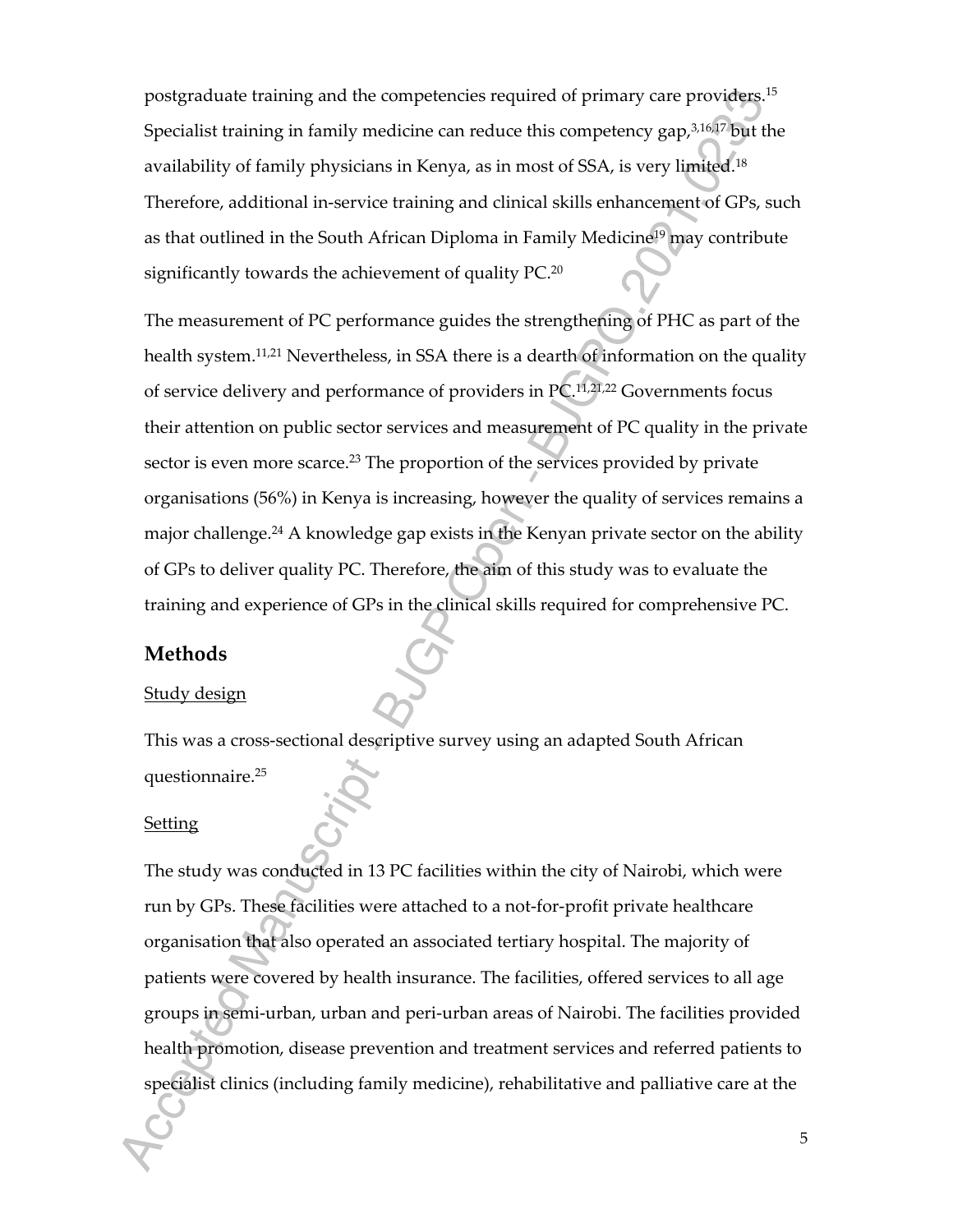tertiary hospital. There were 25 GPs working in these facilities on a shift basis, according to the workload and opening schedules.

#### Study population and sampling strategy

The study included all the GPs, without sampling, and there were no exclusion criteria.

#### Data collection

The questionnaire was developed in South Africa for a national survey of primary care doctors' in both public and private sectors. The selection of 78 clinical skills was based on the primary care subset of clinical skills required in the training of family physicians.<sup>25</sup> The skills were divided into categories: adult health, women's health, child health, surgery, orthopaedics, emergencies, ear-nose-throat (ENT) and eyes, clinical administration, communication and consultation. Demographic data such as age, sex, years of experience and additional qualifications were also collected. The GPs assessed their ability in performing each clinical skill by choosing one answer from a 4-point Likert scale:

- 1. I have not had training in this skill.
- 2. I have been trained, but have not performed this skill in the last year.
- 3. I have performed this skill in the last year.
- 4. I have taught this skill to others in the last year.

The principal investigator, two Kenyan family physicians and two GPs reviewed the relevance and appropriateness of the skills for the Kenyan private sector context. Skills related to circumcision, Norplant insertion, Rinnes & Weber's test and ophthalmoscopy were added; whilst skills related to cricothyroidotomy, assessment of drunk driving and termination of pregnancy were removed. References to clinical administration forms were adjusted to the Kenyan context.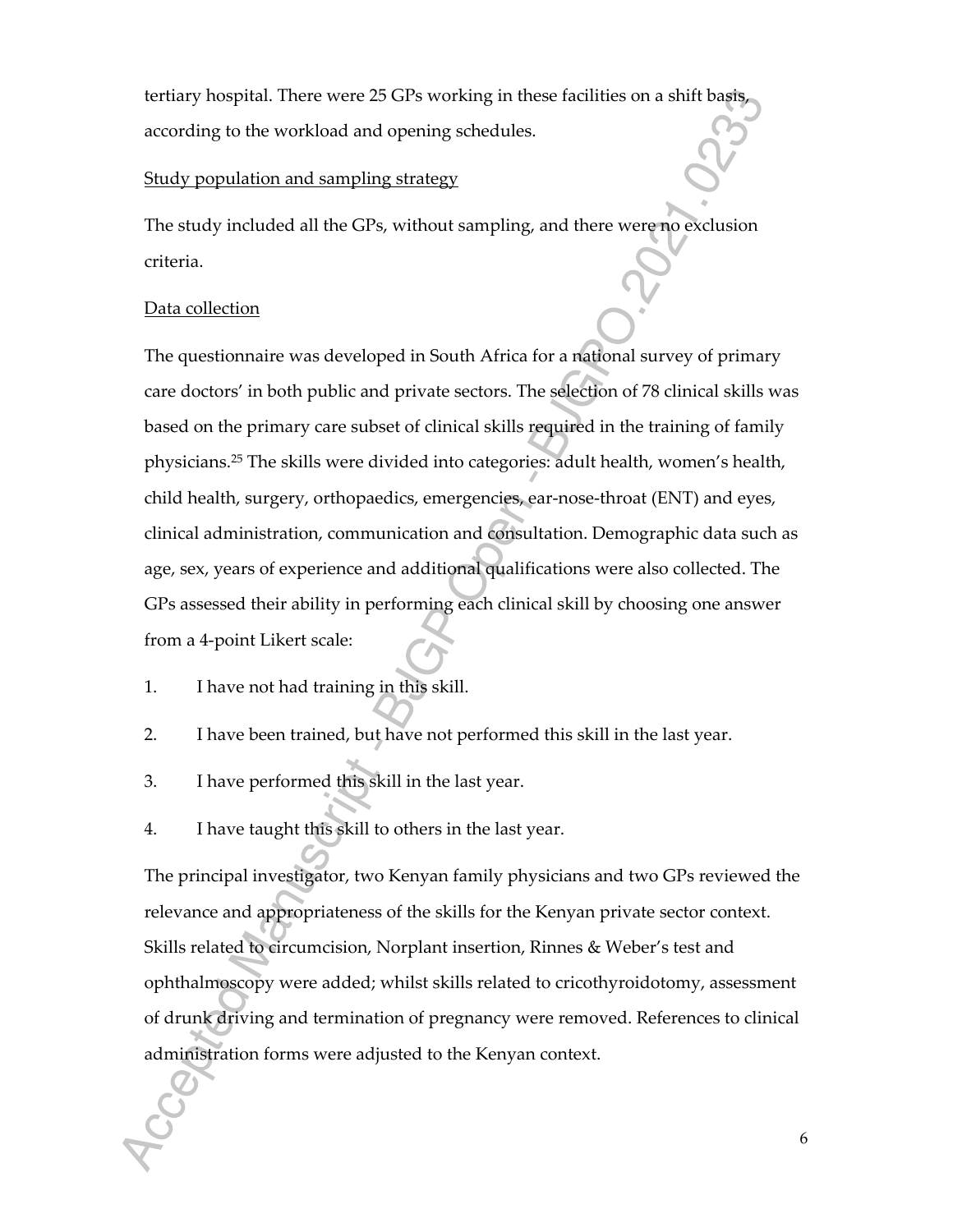The revised tool was then assessed for feasibility and understanding through a pilot study amongst GPs at a similar primary care facility that was not included in the study.

The GPs completed the paper-based questionnaires and the researcher collected the questionnaires and ensured they were fully completed.

#### Data analysis

The data were captured in a MS Excel spreadsheet and imported into the Statistical Package for Social Sciences (version 25) to be analysed by the principal researcher. A mean score for each category of skills was created, based on the Likert scale from 1-4.

The data were analysed descriptively using frequency counts and percentages for categorical data. A mean score, based on the Likert scale from 1-4, was also calculated for each clinical skill. The mean scores were further categorised into poor performance (1.0-2.0: lack of training and not performed recently), weak performance (2.1-2.5: trained, but not performed recently), moderate performance (2.6-3.0: mostly performed in the last year), strong performance (>3.0: performed often and taught to others).

The scores for each category were reported as medians and interquartile ranges (IQR) as they were not normally distributed. Gender was compared to the median score per skill category using the nonparametric independent samples median test. Age and years of experience as numerical variables were correlated with the median score per skill category using the nonparametric Spearman's correlation.

#### **Results**

All of the GPs agreed to participate and Table 1 shows their socio-demographic characteristics. They were mostly below 40 years of age, with less than 10 years of experience and an almost equal gender distribution. Out of 25 GPs, two had additional non-clinical qualifications at a Master's level and five were post-graduate students in other disciplines.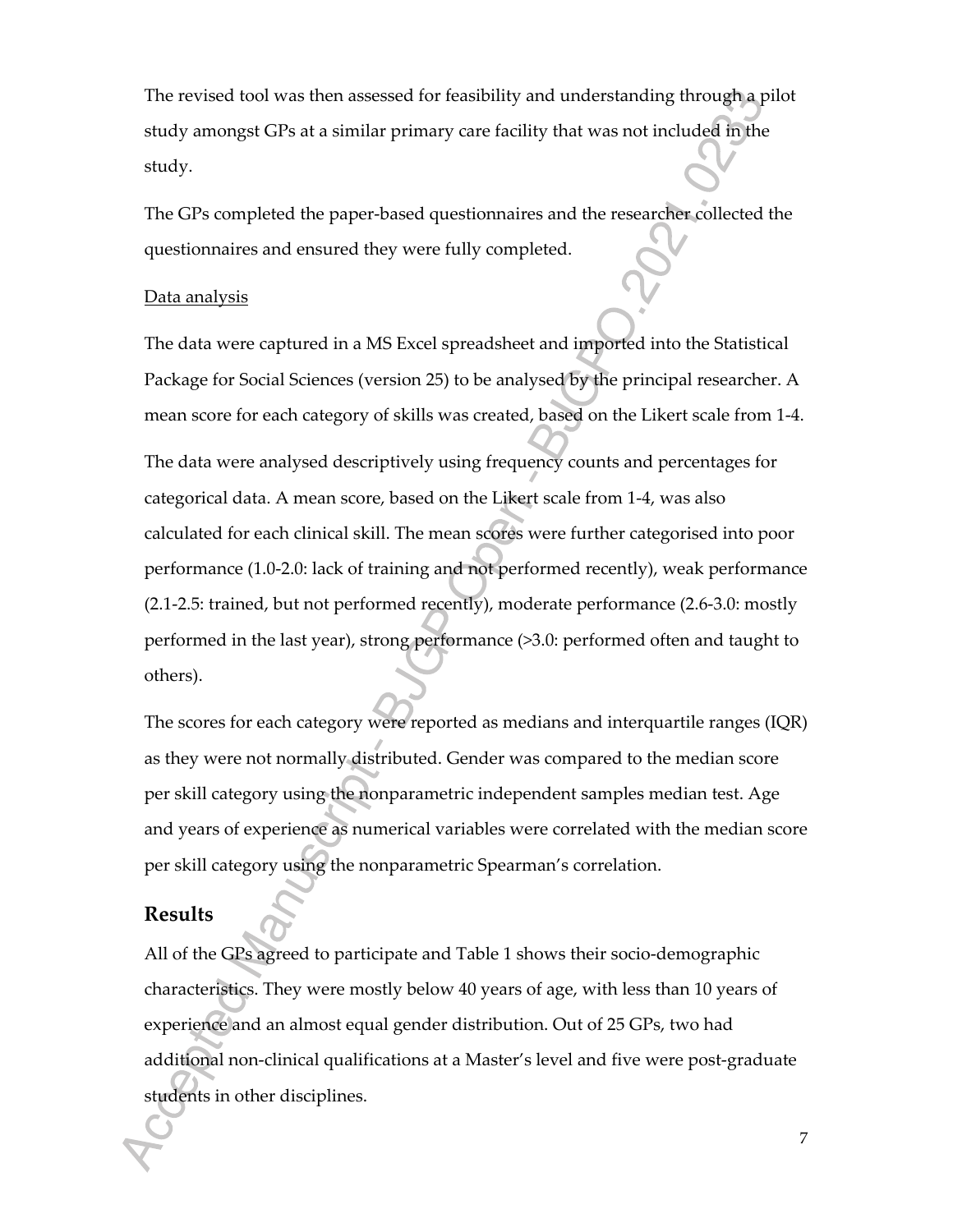Table 2 shows the median (IQR) scores of GPs across the clinical skills categories. Categories with an overall moderate performance included adult health, communication and consultation skills and clinical administration. The categories with weak performance included emergencies, child health, surgery, ENT/eyes, women's health and orthopaedics.

Table 3 shows the relationship between gender and performance of skills in different categories. There were no differences between the genders, apart from a significantly higher median score for men in relation to adult health (3.0 vs 2.6; p=0.047)

Table 4 shows the relationship between age or years of experience and performance of skills in different categories. For most categories, there were no significant relationships with age or years of experience. However, clinical administrative skills improved significantly with both age (r=0.492; p=0.012) and years of experience  $(r=0.513; p=0.009)$  and communication skills with years of experience  $(r=0.411; p=0.613)$ p=0.041).

Supplementary Table 1 presents the mean score for each skill and Supplementary Table 2 categorises the clinical skills according to their mean scores into poor, weak, moderate and strong performance. General practitioners scored poorly in 10 (12.8%) skills, weakly in 23 (29.5%), moderately in 26 (33.3%) and strongly in 19 (24.4%). The GPs lacked training in specific skills related to proctoscopy, contraceptive devices, skin procedures, intra-articular injections, red reflex test and use of a genogram.

#### **Discussion**

#### Summary

The majority of the GPs were young doctors with less than 10-years of clinical experience and some were specialising in other disciplines. The GPs performed moderately in the categories of adult health, clinical administration, communication and consultation skills. Male GPs reported better performance in skills related to adult health. Administrative and communication skills also improved significantly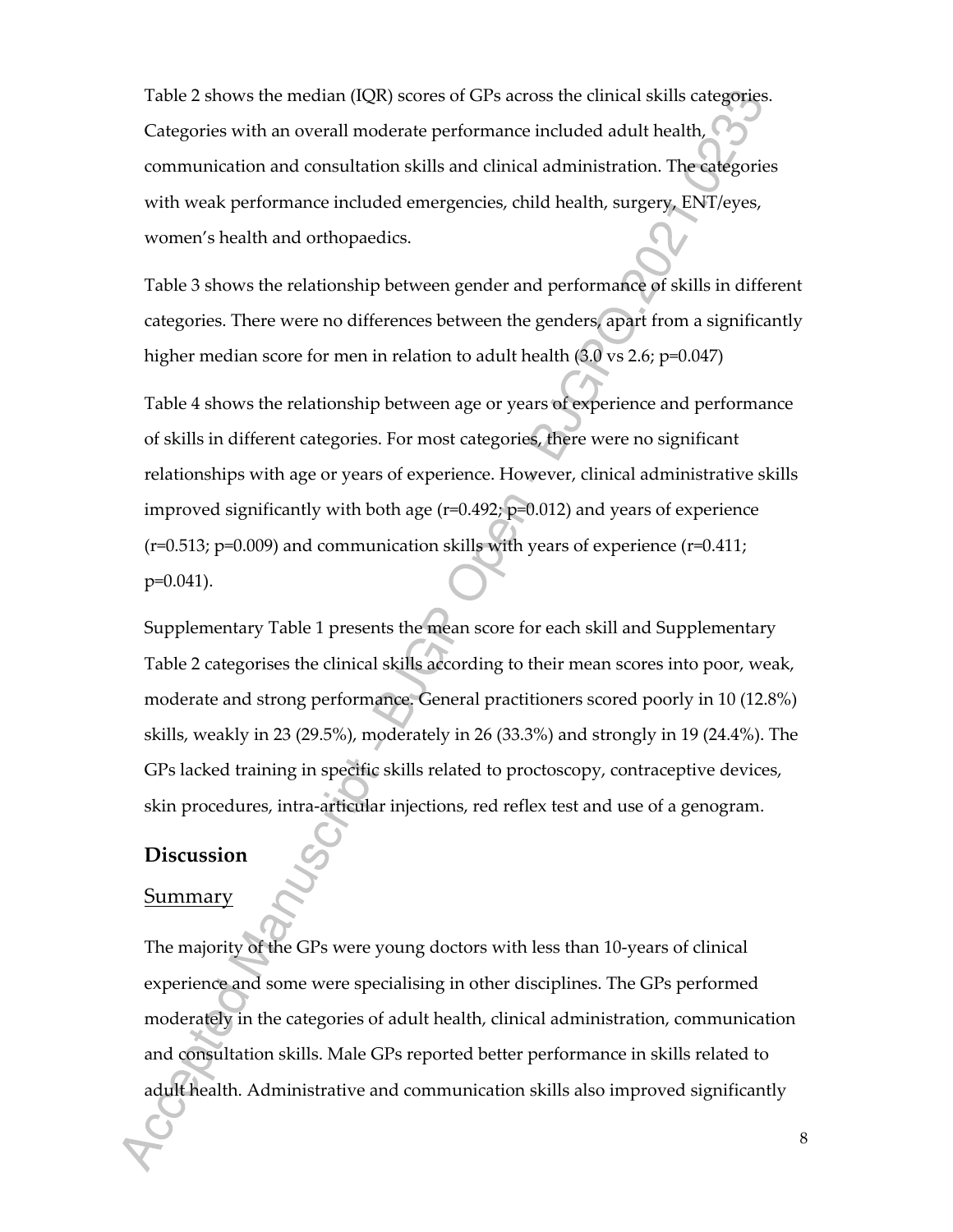with age and years of experience. The GPs performed weakly in the categories of child health, emergencies, surgery, women's health, ENT/eyes and orthopaedics. Their strongest self-rated performance for individual skills were interpreting X-rays, suturing lacerations, inserting urinary catheters, performing patient-centred consultations and HIV counselling. Their poorest performance for individual skills was seen in their ability to draw a genogram, give intra-articular injections, perform family planning procedures, perform biopsies, conduct a proctoscopy, red reflex test and obstetric ultrasound.

#### Strengths and limitations

This study is the first of its kind to evaluate GPs' performance in the private sector in Kenya, however the study has limitations. Data regarding the GPs' undergraduate training was not captured and this could have been a useful factor to consider. Since the scores were self-reported, the GPs may have overestimated their performance. Scoring was largely based on prior training and whether the skills had been performed, and thus could not fully assess competence. The questionnaire focussed more on the frequency with which a skill was performed rather than the quality of performance. Competence can only be reliably assessed by direct observation of skills.

The results are representative of GPs practising in this specific chain of PC clinics and the results cannot be generalised to GPs working elsewhere in the private sector in Kenya. However, it is likely that similar findings would be obtained for GPs working in similar private sector organisations in urban settings and the recommendations could have relevance to them.

#### Comparison with existing literature

The GPs reported strong performance in certain emergency skills, such as the Glasgow coma scale, inserting urinary catheter, administering oxygen and carrying out primary and secondary survey, although these are not common in general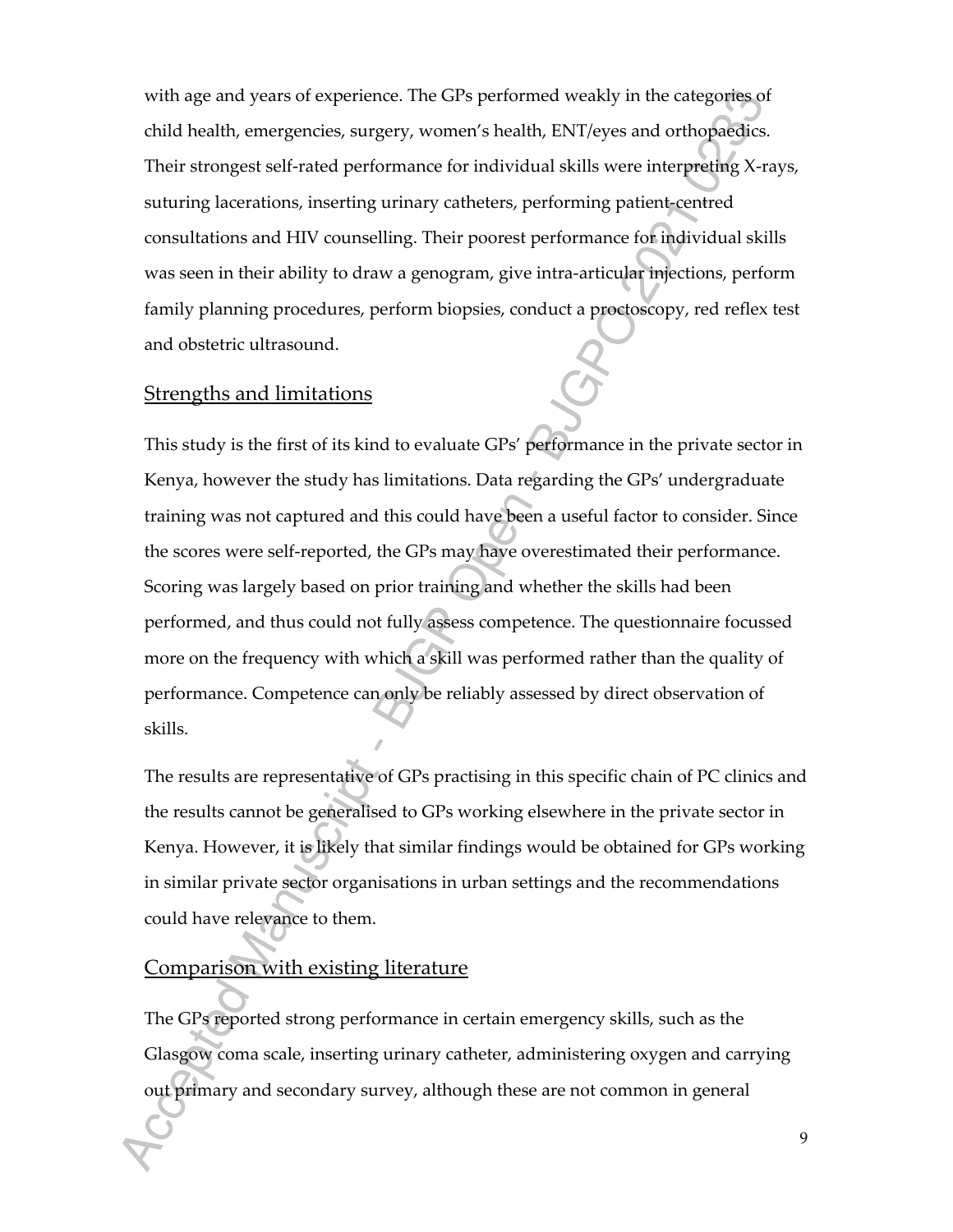practice.<sup>25</sup> The organisation, which also managed the tertiary hospital, required all doctors to be accredited in advanced life support. In addition, several GPs were registrars in other disciplines and may have performed emergency skills in those contexts.

The GPs' high scores in interpreting electrocardiograms and radiographs may have been due to their relatively recent hospital-based internship training, where they were required to interpret the findings for themselves. The Covid-19 pandemic may have also contributed to the increased number of chest radiographs performed during the study.<sup>26</sup>

General practitioners reported strong performance in consultation and communication skills, although communication skills are challenging to define and self-assess.<sup>27</sup> Indirect observation of the GPs' consultations in a previous study carried out at these facilities, showed that consultations were brief, bio-medical and lacked a person-centred approach.<sup>28</sup> Paradoxically, those who are most confident about their communication skills can be the least competent, when independently assessed.<sup>27</sup>

There were skills that the GPs were trained in, but had not performed in the last year, such as medical circumcision, fine needle aspiration biopsy, excision of sebaceous cyst, and aspects related to sexual and child abuse. In South Africa, GPs were more confident in surgical skills and this may be because the study included rural areas where specialists were less accessible.<sup>29,30</sup> In addition, the clinics did not provide all the equipment needed for these procedures and GPs become de-skilled over time when procedures are not performed frequently.<sup>30</sup> Patients also had limited expectations of the scope of practice at these PC facilities and may have bypassed primary care to attend the tertiary hospital.<sup>31</sup>

Specialist services were easily available at the tertiary hospital and covered by medical insurance. Therefore, it may have been easier for the GPs to refer patients to a specialist and not perform the skill themselves.<sup>32</sup> It has been reported that easy

10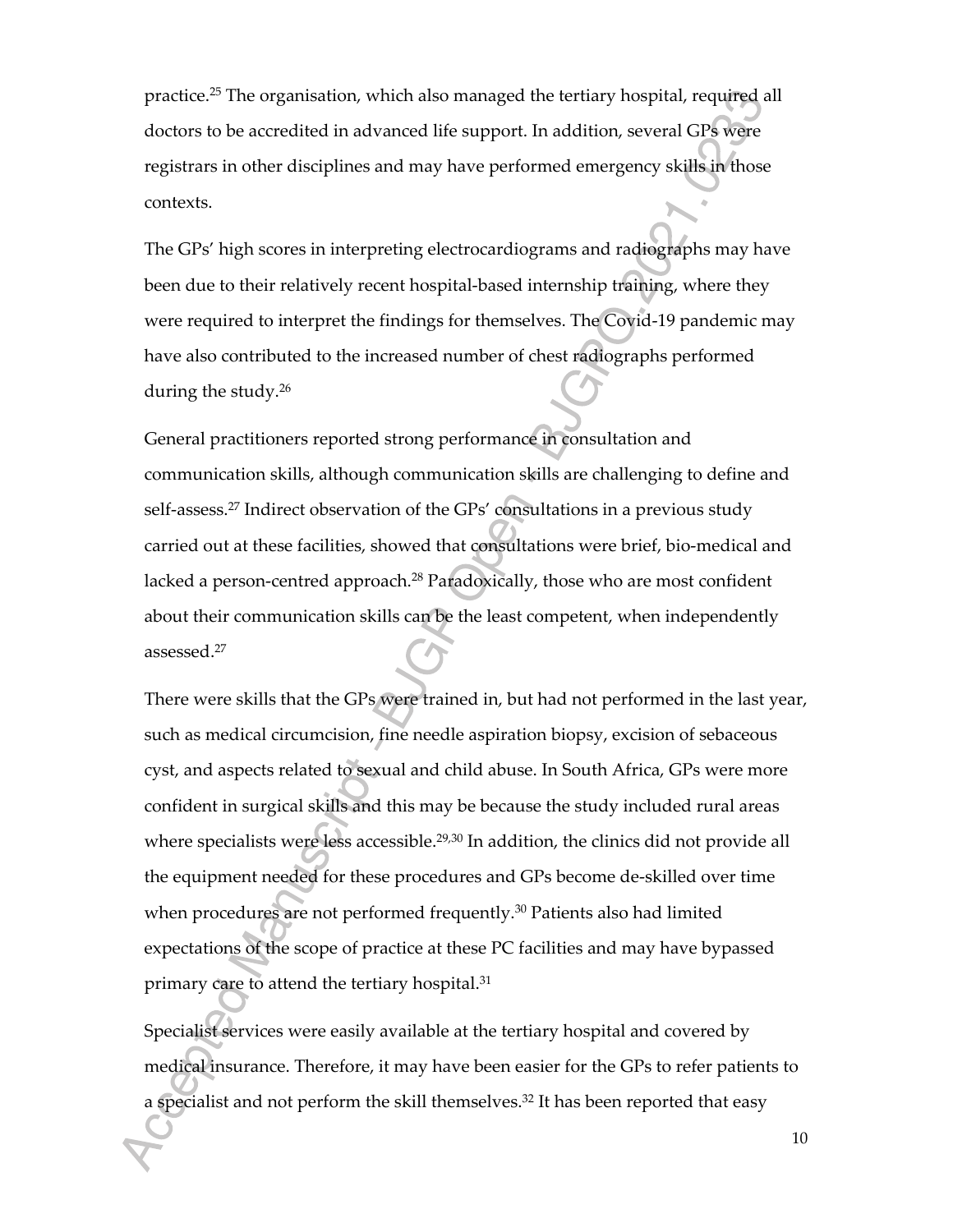availability of specialists can narrow the scope of practice of urban GPs.<sup>30</sup> Reliance on specialists could also be related to fear of litigation in the private sector, which has risen in recent years.33,34

Remuneration of GPs was organised per session, which meant there was no financial incentive to do more than the minimum required. On the other hand, most of these young doctors were not pursuing a career in family medicine and saw this as a source of additional income, while they trained for another speciality. Hence, their motivation to perform skills attuned to general practice may have been low. It is also possible that the coronavirus pandemic may have contributed to the withdrawal of some services that were considered to be high risk. However, despite these gaps, the overall satisfaction with the GPs was very high as expressed by the patients in a different study carried out at these clinics.<sup>20</sup>

Some of the weak and poorly performed skills were basic PC skills such as use of Snellen charts, genograms, family planning procedures, proctoscopy, hearing tests or use of peak flow meters. This may be an indication that the GPs were not adequately prepared for PC during undergraduate training or as junior doctors in the hospital environment.

#### Implications for research and practice

This study points towards a number of ways in which the comprehensiveness of care could be increased and improved. Perhaps shifting the focus of the Department of Family Medicine from the tertiary hospital to PC and employing new graduates could ensure that family physicians take the lead in these clinics. Family physicians with their postgraduate training would immediately increase the scope and quality of care and create a career pathway for doctors that want to work in PC.18,35 Family physicians could also introduce a culture of clinical governance with attention to improving the quality of care and patient safety.36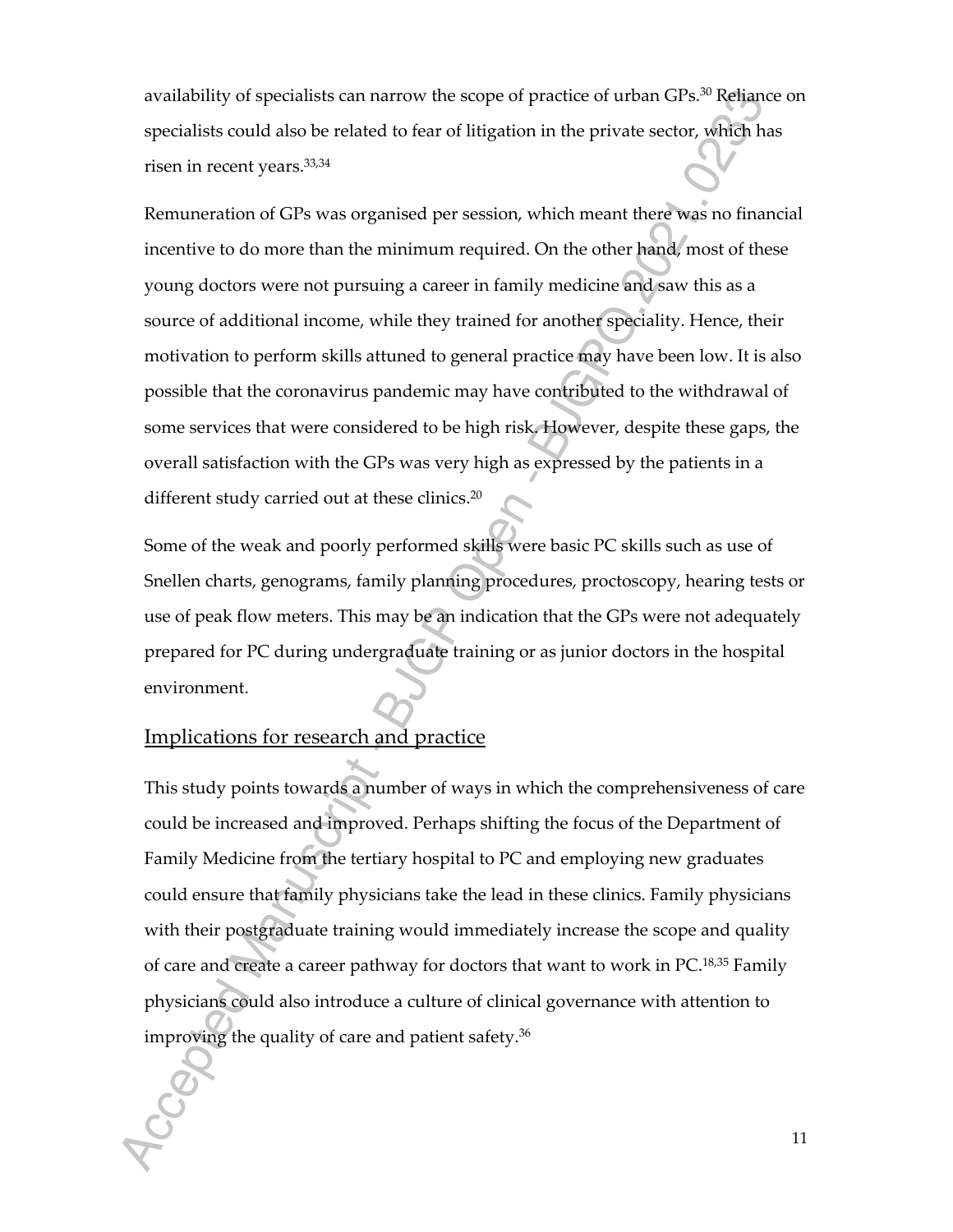Continuing professional development and workplace-based experiential learning<sup>37</sup> for GPs under the supervision of family physicians would also help to address the skills gaps. More formal training similar to the South African Diploma in Family Medicine could also upgrade the GPs and bridge this gap.<sup>18,25,32,38</sup>

Attention should be given to the design of the health system and financing mechanisms. The population served by this private sector organisation had developed low expectations of the scope of practice in the PC clinics, $31$  even though they were satisfied with the services they received.<sup>20</sup> Re-design of the health system's approach to gatekeeping and care pathways could encourage patients to obtain more cost-effective and accessible services at the PC clinics. An important factor to consider would be incentives, such as fee-for-service, to motivate GPs to perform some of the procedures, such as circumcision. $3<sup>2</sup>$  A change in the scope of practice would also need to be supported by the organisation's infrastructure, equipment, supply chain, workforce, funding and health information systems.

Studies in the primary care settings in the public sector would provide comparative results. Qualitative studies may also be useful to explore in more depth the factors influencing GPs' clinical skills. Kenya is one of the "trailblazer countries" for the Primary Health Care Performance Initiative and yet has little data to measure it's performance.<sup>39</sup> Further research that measures the quality of service delivery in terms of access, coordination, continuity, person-centredness and comprehensiveness is needed. The Primary Care Assessment Tool was recently adapted for use in Kenya and this may be an important tool to assist with this measurement.<sup>28</sup>

## **Conclusion**

The majority of the GPs were young, relatively inexperienced and not considering a career in family medicine. There was moderate performance of skills in the categories of adult health, clinical administration, communication and consultations. There was weak performance of skills in the categories of child health, emergencies, surgery, women's health, ENT/eyes and orthopaedics. General practitioners performed poorly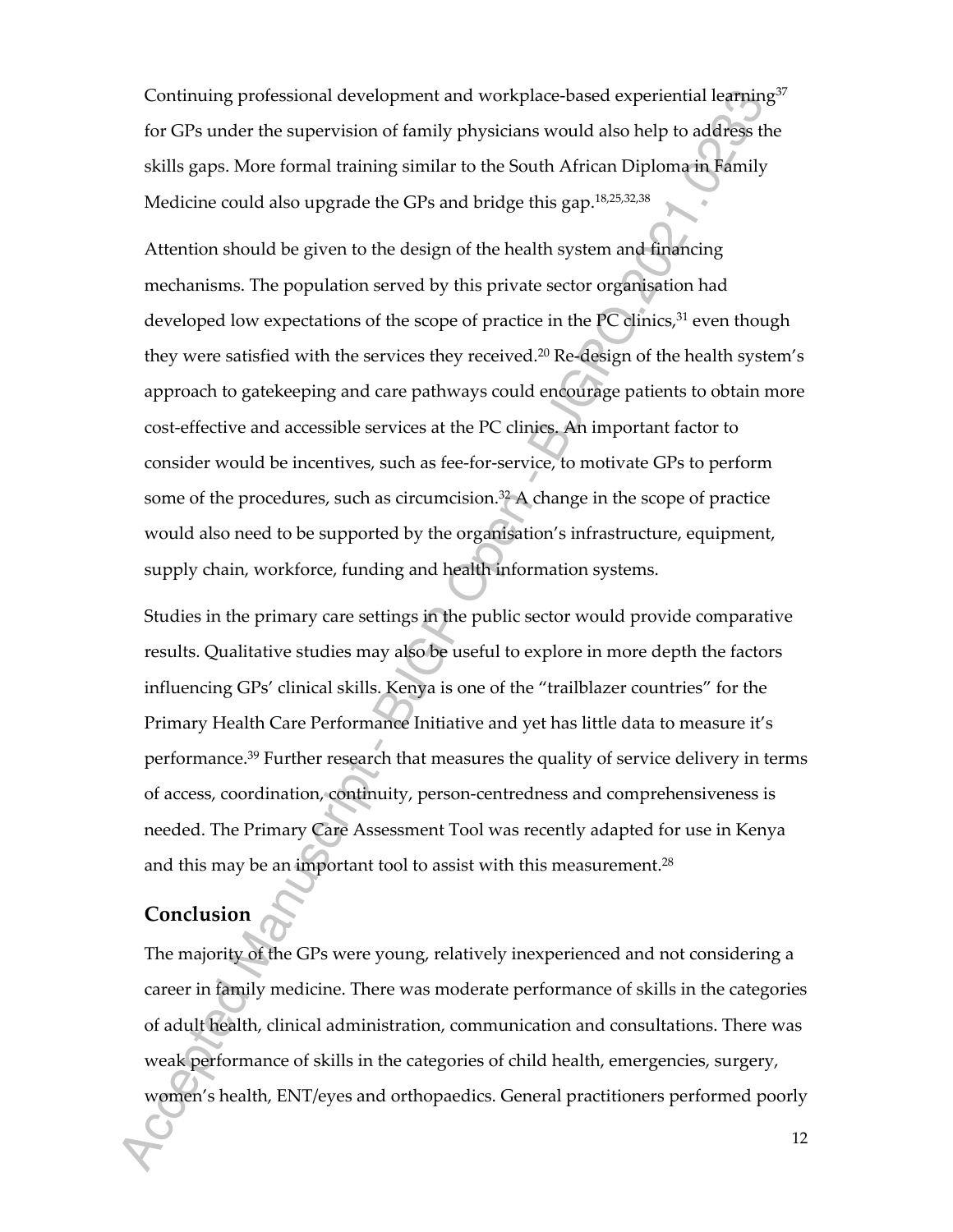in some of the essential and basic skills required in PC. Comprehensiveness could be improved by deploying family physicians to the clinics, continuing professional development and postgraduate training, as well as

## **Additional information**

## Funding

No specific funding was obtained for this research

## Ethical approval

The study was ethically approved by the National Commission for Science, Technology & Innovation Research, Kenya-License no: NACOSTI/P/20/7046, the Research and Ethics Committee of the Aga Khan University Hospital, Nairobi reference no: 2020/IERC-119 [v2] and the Stellenbosch University Health Research Ethics Committee-reference no: S20/07/167. All GPs gave written informed consent.

## Competing interests

The authors declare no competing interests

## Acknowledgements

None

## **References**

- 1 WHO. The World Health report 2008: Primary Health Care Now more than ever. Geneva: WHO, 2008.
- 2 World Health Organization. Astana Declaration on Primary Health Care. 2018. https://www.who.int/primary-health/conference-phc/declaration (accessed Dec 18, 2018).
- 3 De Maeseneer J, Flinkenflögel M. Primary health care in Africa: Do family physicians fit in? *Br J Gen Pract* 2010; **60**: 286–92.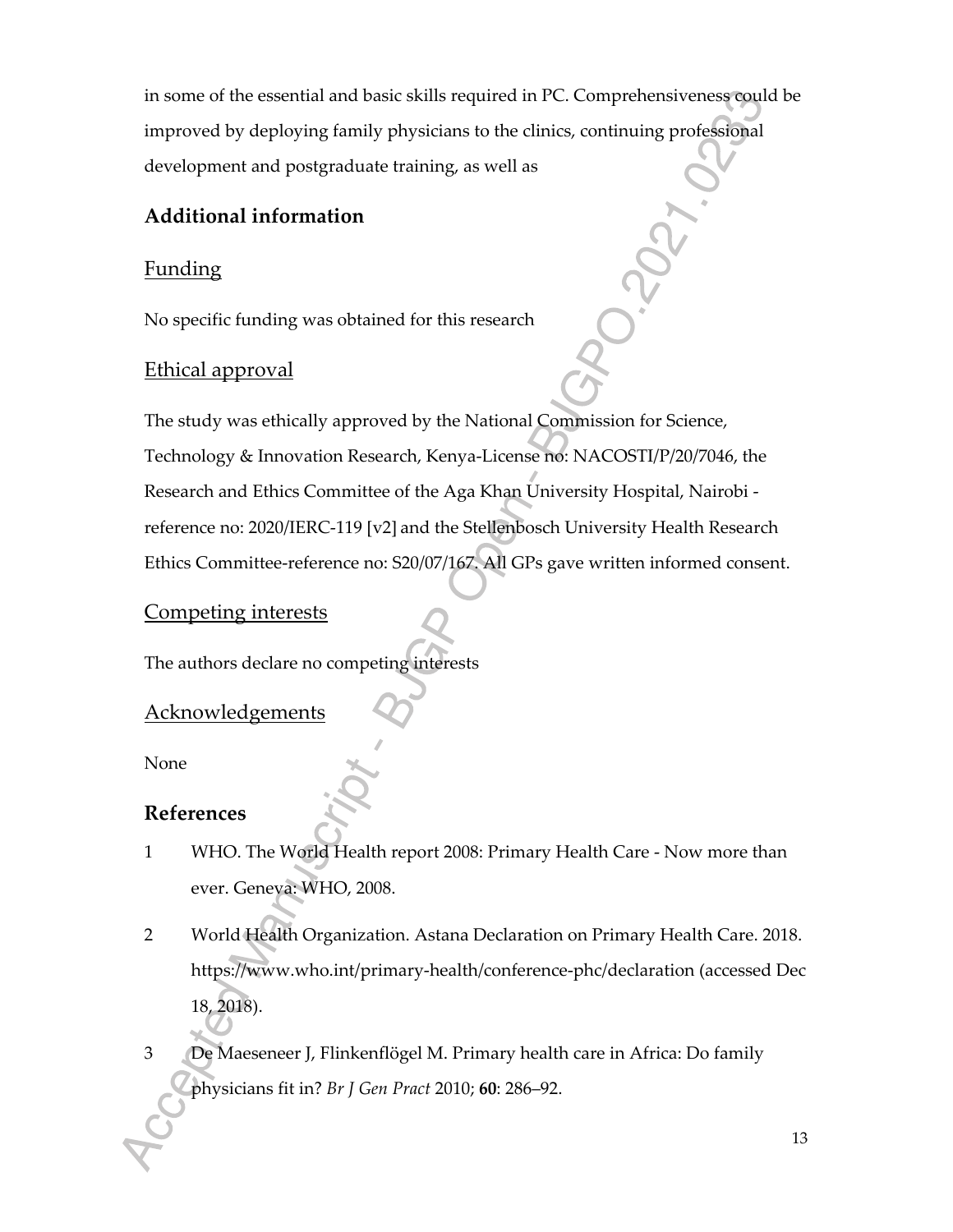- 4 World Health Organization. Closing the gap in a generation: Final Report. Geneva, 2008.
- 5 World Health Organization. Operational framework for primary health care: transforming vision into action. Geneva, 2020.
- 6 Maher D, Smeeth L, Sekajugo J. Health transition in Africa: Practical policy proposals for primary care. *Bull World Health Organ* 2010; **88**: 943–8.
- 7 Flinkenflögel M, Essuman A, Chege P, Ayankogbe O, De Maeseneer J. Family medicine training in sub-Saharan Africa: South-South cooperation in the Primafamed project as strategy for development. *Fam Pract* 2014; **31**: 427–36.
- 8 Ponka D, Rouleau K, Arya N, *et al.* Developing the evidentiary basis for family medicine in the global context. *Can Fam Physician* 2015; **61**: 1–5.
- 9 Guthrie B, Dreischulte T. Quality in primary care. *BMJ* 2014; **349**: 1–36.
- 10 Hogg W, Rowan M, Russell G, Geneau R, Muldoon L. Framework for primary care organizations: The importance of a structural domain. *Int J Qual Heal Care* 2008; **20**: 308–13.
- 11 World Health Organization (WHO). PHCPI Primary Health Care Improvement Global Stakeholder Meeting 6 April Workshop : Shaping Primary Health Care. 2015.
- 12 Kringos DS, Boerma WG, Hutchinson A, van der Zee J, Groenewegen PP. The breadth of primary care: a systematic literature review of its core dimensions. *BMC Health Serv Res* 2010; **10**: 65.
- 13 Bresick GF, Sayed A-R, Le Grange C, Bhagwan S, Manga N, Hellenberg D. Western Cape Primary Care Assessment Tool (PCAT) study: Measuring primary care organisation and performance in the Western Cape Province, South Africa (2013). *Afr J Prm Health Care Fam Med* 2016; **8**: 1–12.

14 Allianz Care. Healthcare in Kenya. 2020.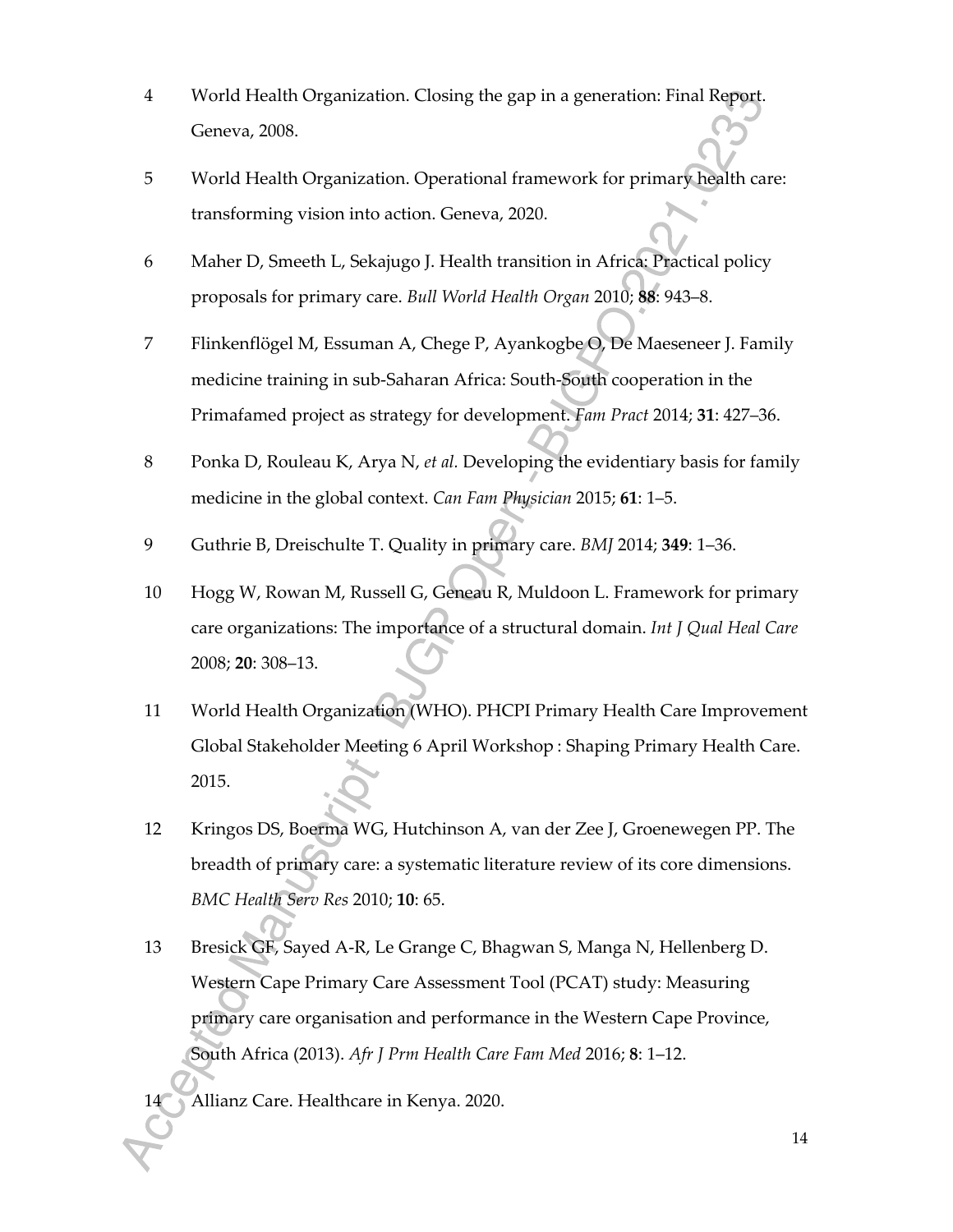https://www.allianzcare.com/en/support/health-and-wellness/nationalhealthcare-systems/healthcare-in-kenya.html (accessed Dec 8, 2021).

- 15 Brotons C. Prevention and health promotion in clinical practice: the views of general practitioners in Europe. *Prev Med (Baltim)* 2005; **40**: 595–601.
- 16 Mohamed KG, Hunskaar S, Abdelrahman SH, Malik EM. Scaling up family medicine training in Gezira, Sudan – a 2-year in-service master programme using modern information and communication technology: a survey study. *Hum Resour Health* 2014; **12**: 3.
- 17 von Pressentin K, Mash R. Strengthening the district health system through family physicians. *S Afr Health Rev* 2018; : 33–9.
- 18 Momanyi K, Dinant GJ, Bouwmans M, Jaarsma S, Chege P. Current status of family medicine in Kenya; family physicians' perception of their role. *Afr J Prm Health Care Fam Med* 2020; **12**: 1–4.
- 19 Mash R, Malan Z, von Pressentin K, Blitz J. Strengthening primary health care through primary care doctors: the design of a new national Postgraduate Diploma in Family Medicine. *S Afr Fam Pract* 2016; **58**: 32–6.
- 20 Mohamoud G, Mash R. Evaluation of the quality of service delivery in private sector, primary care clinics in Kenya: A descriptive patient survey. *S Afr Fam Pract* 2020; **62**: 1–7.
- 21 Bresick G, Christians F, Makwero M, Besigye I, Malope S, Dullie L. Primary health care performance: a scoping review of the current state of measurement in Africa. *BMJ Glob Health* 2019; **4**: e001496.
- 22 World Bank. Delivering Primary Health Services in Devolved Health Systems of Kenya Challenges and Opportunities Final Report. 2014; : 1–10.
- 23 Morgan R, Ensor T, Waters H. Performance of private sector health care: implications for universal health coverage. *Lancet* 2016; **388**: 606–12.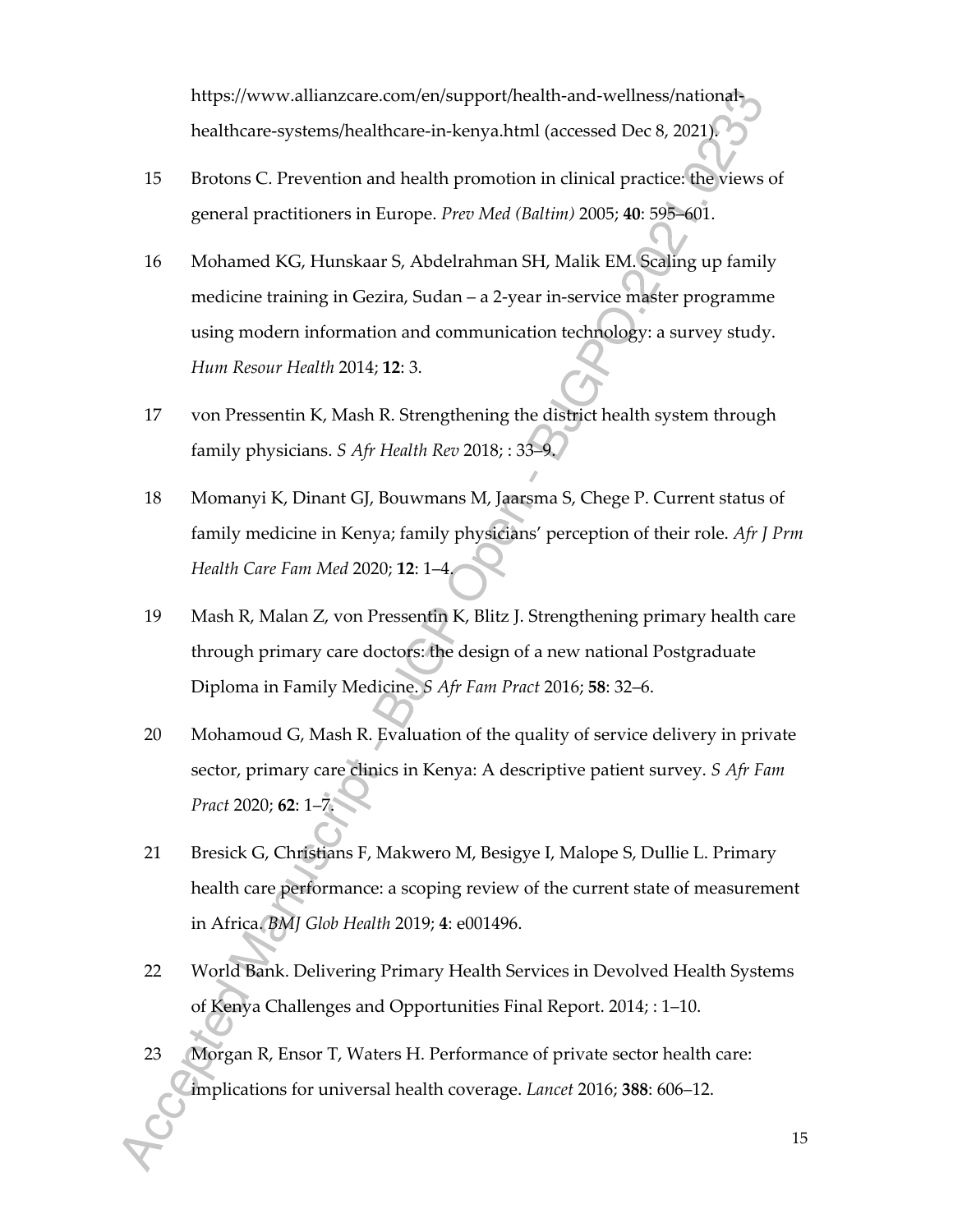- 24 Ministry of Health Kenya. Kenya Health Policy 2014-2030. Nairobi, 2014 DOI:10.1007/s13398-014-0173-7.2.
- 25 Malan Z, Cooke R, Mash R. The self-reported learning needs of primary care doctors in South Africa: A descriptive survey. *S Afr Fam Pract* 2015; **57**: 35–43.
- 26 Shammari M Al, Hassan A, Alshamlan N, *et al.* Family medicine residents ' skill levels in emergency chest X-ray interpretation. *BMC Fam Pract* 2021; **22**: 1– 11.
- 27 Perera HJM. Effective Communication Skills for Medical Practice. *J Postgrad Inst Med* 2015; **2**: 1–20.
- 28 Mohamoud G. Evaluation of the quality of service delivery in private sector, primary care clinics in Kenya. 2021. https://scholar.sun.ac.za/handle/10019.1/109023.
- 29 Peters F, van Wyk J, van Rooyen M. Intern to independent doctor: Basic surgical skills required for South African practice and interns' reports on their competence. *S Afr Fam Pract* 2015; **57**: 261–6.
- 30 Mitsuyama T, Son D, Eto M. Competencies required for general practitioners/family physicians in urban areas versus non-urban areas: A preliminary study. *BMC Fam Pract* 2018; **19**: 1–9.
- 31 Mohamoud G, Mash B, Merali M, Orwa J, Mahoney M. Perceptions regarding the scope of practice of family doctors amongst patients in primary care settings in Nairobi. *Afr J Prm Health Care Fam Med* 2018; **10**: 1–7.
- 32 Mash R, Almeida M, Wong WCW, Kumar R, von Pressentin KB. The roles and training of primary care doctors: China, India, Brazil and South Africa. *Hum Resour Health* 2015; **13**: 93.
- 33 Nash L, Walton M, Daly M, Johnson M. GPs' concerns about medicolegal issues: How it affects their practice. *Aust Fam Physician* 2009; **38**: 66–78.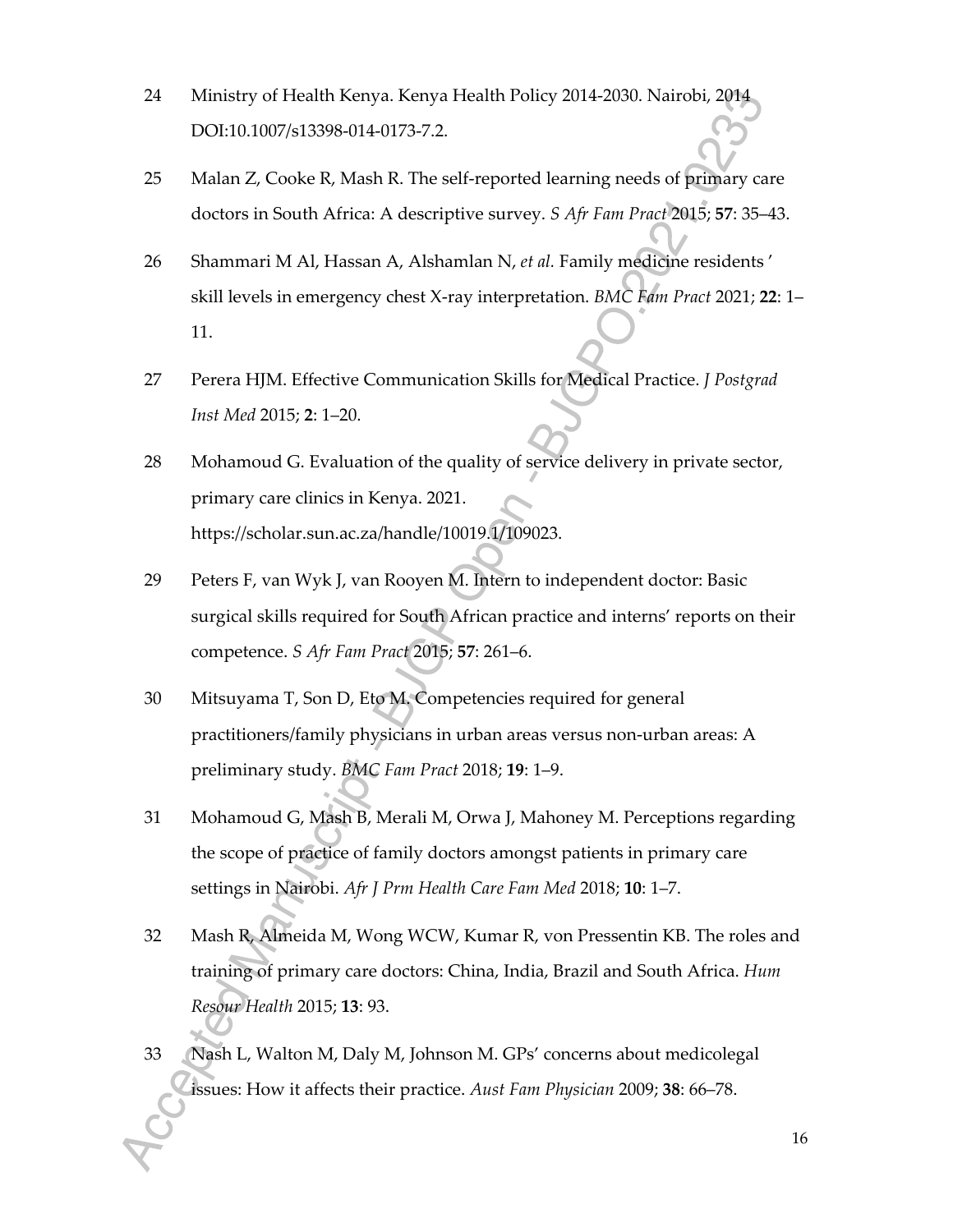- 34 Tzartzas K, Oberhauser PN, Marion-Veyron R, Bourquin C, Senn N, Stiefel F. General practitioners referring patients to specialists in tertiary healthcare: A qualitative study. *BMC Fam Pract* 2019; **20**: 1–9.
- 35 Chege P. Primary healthcare and family medicine in Kenya. *Afr J Prm Health Care Fam Med* 2014; **6**: 1–11.
- 36 Mash R, Downing R, Moosa S, De Maeseneer J. Exploring the key principles of Family Medicine in sub-Saharan Africa: international Delphi consensus process. *S Afr Fam Pract* 2008; **50**: 60–5.
- 37 Claramita M, Ekawati FM, Gayatri A, *et al.* Preparatory graduate professional training in general practice by using the 'experiential learning' framework. *Asia Pac Fam Med* 2018; **17**: 1–13.
- 38 Reid SJ, Mash R, Downing R V, Moosa S. Perspectives on key principles of generalist medical practice in public service in sub-saharan africa: a qualitative study. *BMC Fam Pract* 2011; **12**: 67.
- 39 Measuring Primary Health Care Performance | PHCPI. 2018. https://improvingphc.org/measuring-primary-health-care-performance (accessed Jan 6, 2020).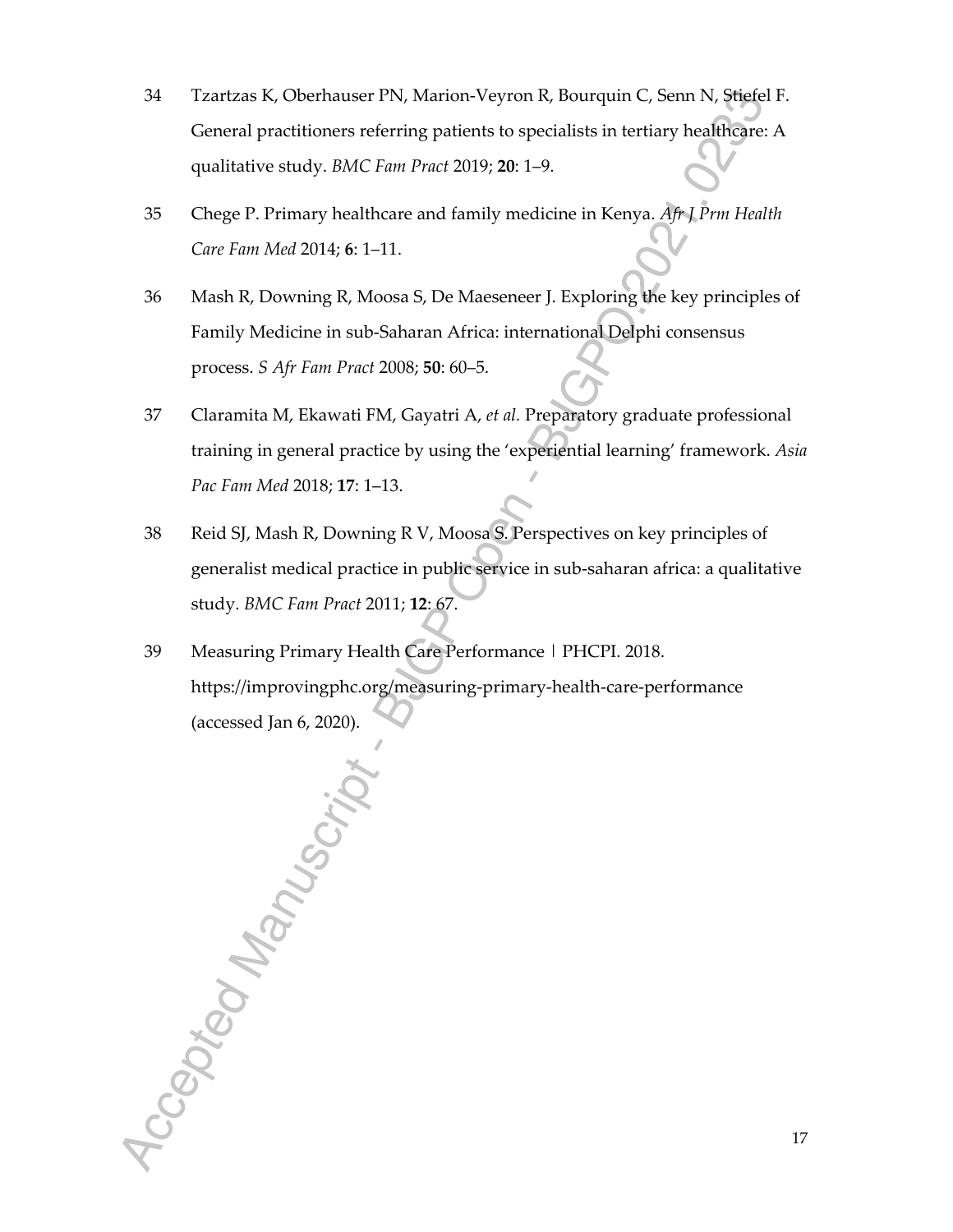**Table 1: Socio-demographic characteristics of the general practitioners (N=25)** 

| Variable                  | $n$ (%) |  |
|---------------------------|---------|--|
| Gender                    |         |  |
| Female                    | 13(52)  |  |
| Male                      | 12 (48) |  |
| Age (years)               |         |  |
| $20 - 29$                 | 6(24)   |  |
| 30-39                     | 15(60)  |  |
| 40-49                     | 2(8)    |  |
| 50-59                     | 2(8)    |  |
| Years since qualification |         |  |
| $1 - 10$                  | 20(80)  |  |
| $11 - 20$                 | 3(12)   |  |
| $21 - 30$                 | 1(4)    |  |
| $31 - 40$                 | 1(4)    |  |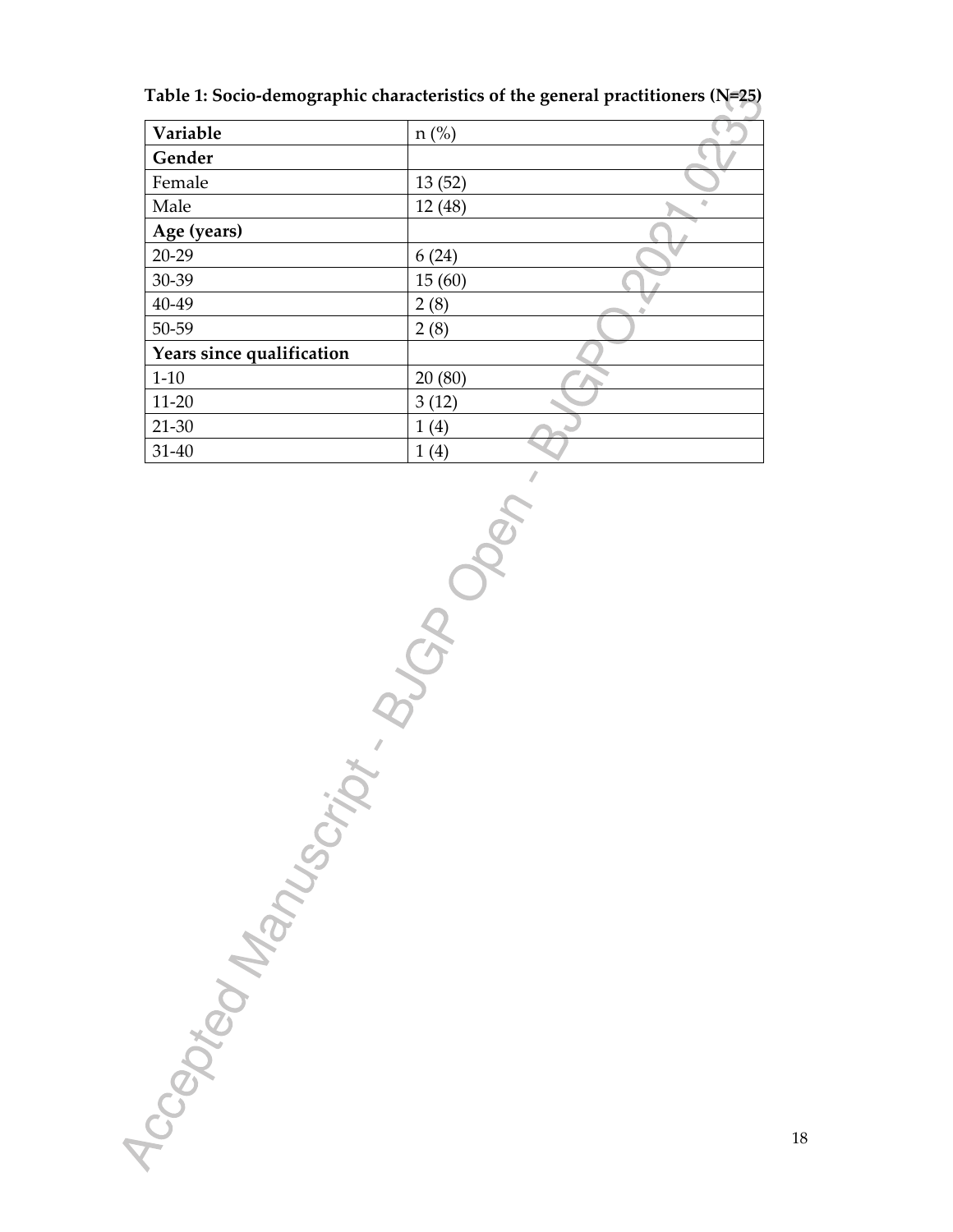#### **Table 2: Performance of key clinical skills by categories (N=25)**

| Categories                            | Median (IQR)   |
|---------------------------------------|----------------|
|                                       |                |
| Adult health                          | $2.8(2.5-3.3)$ |
| Emergencies                           | $2.5(2.3-3.6)$ |
| Communication and consultation skills | $2.7(2.4-2.9)$ |
| Child health                          | $2.5(2.3-2.9)$ |
| Clinical administration skills        | $2.7(2.3-3.0)$ |
| Surgery                               | $2.4(2.0-3.0)$ |
| Ear nose and throat/eyes              | $2.4(2.1-2.7)$ |
| Women's health                        | $2.3(2.0-2.5)$ |
| Orthopaedics                          | $2.1(1.6-2.4)$ |

19

 $\Omega$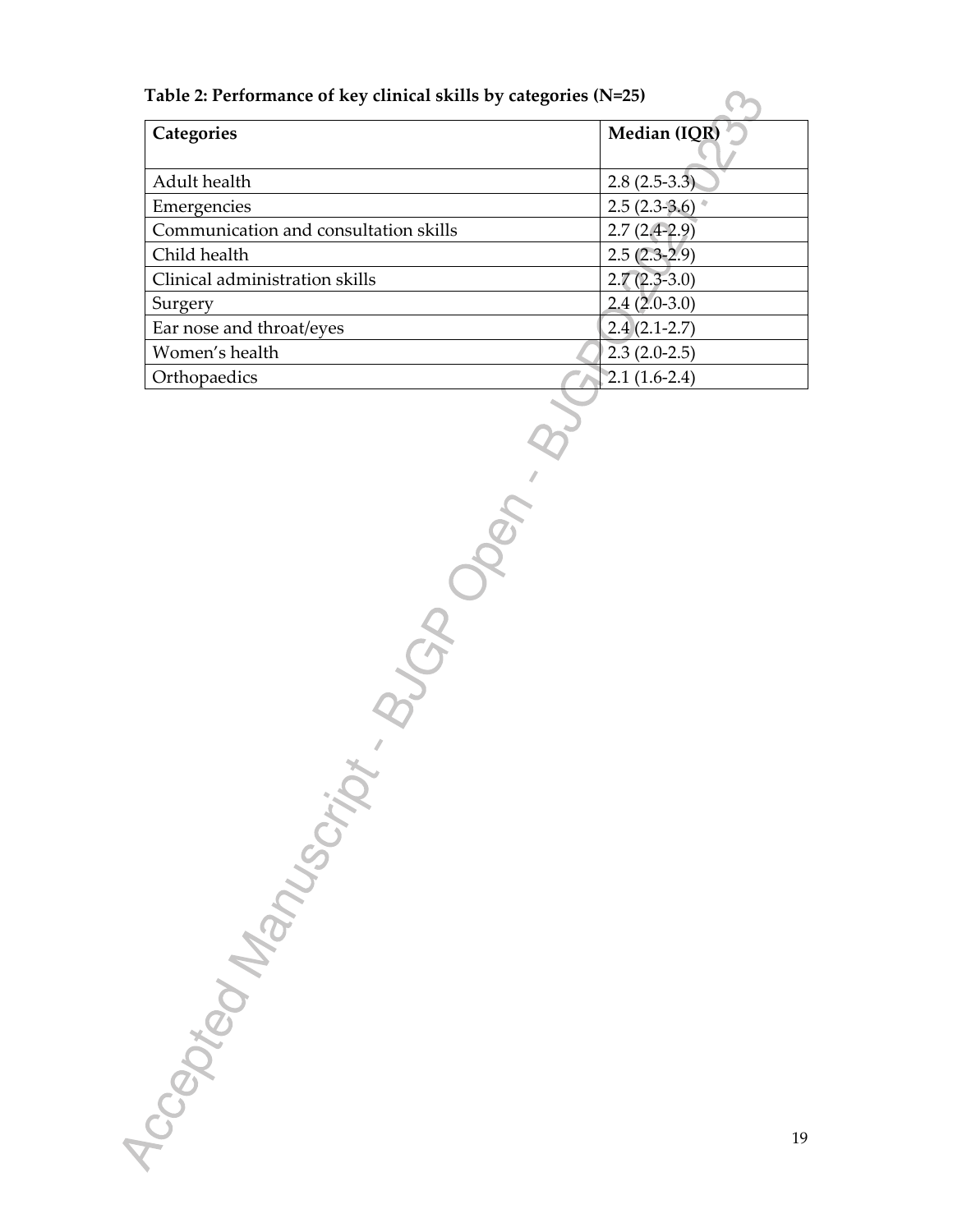**Table 3: Relationship between gender and self-reported performance of skills by** 

<u>်လို</u>

**category**

| Category                              | Male                | Female              | p value |
|---------------------------------------|---------------------|---------------------|---------|
|                                       | $N=12$              | $N=13$              |         |
|                                       | <b>Median score</b> | <b>Median</b> score |         |
|                                       | $(95\%CI)$          | $(95\%CI)$          |         |
| Adult health                          | $3.0(2.5-3.5)$      | $2.6(2.5-2.8)$      | 0.047   |
| Emergencies                           | $2.7(2.4-3.6)$      | $2.5(2.3-3.1)$      | 0.434   |
| Communication and consultation skills | $2.7(2.3-3.3)$      | $2.7(2.7-2.9)$      | 0.695   |
| Child health                          | $2.5(2.3-3.3)$      | $2.6(2.3-2.9)$      | 0.695   |
| Clinical administration skills        | $3.0(3.0-4.0)$      | $2.3(2.3-3.0)$      | 0.111   |
| Surgery                               | $2.6(2.3-3.2)$      | $2.2(1.9-2.5)$      | 0.115   |
| Ear nose and throat/eyes              | $2.6(2.4-3.0)$      | $2.3(1.9-2.6)$      | 0.434   |
| Women's health                        | $2.3(2.1-2.8)$      | $2.3(1.9-2.5)$      | 0.999   |
|                                       |                     |                     |         |
| Orthopaedics                          | $2.4(2.0-2.6)$      | $1.9(1.6-2.4)$      | 0.115   |